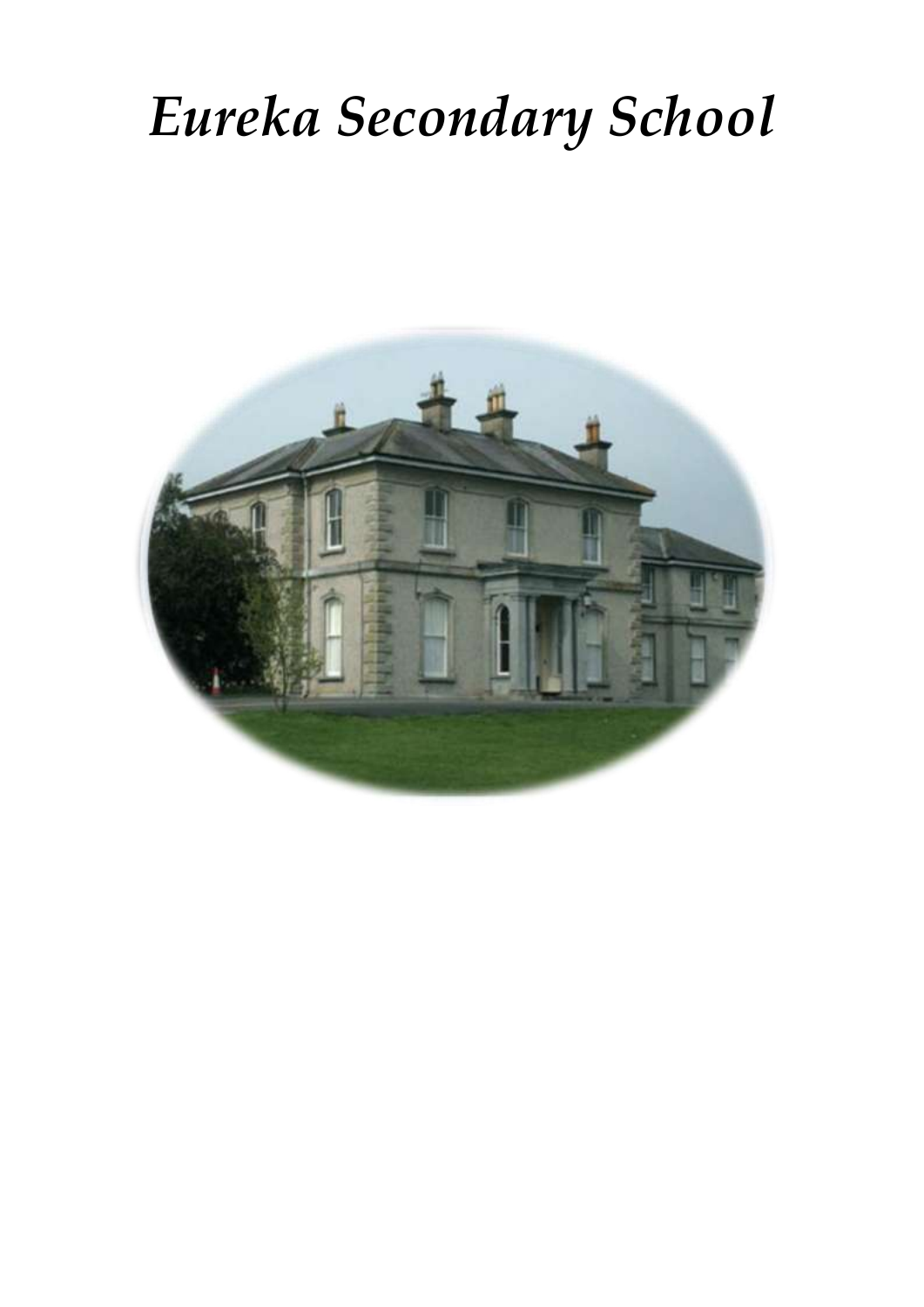# FIRST YEAR PROGRAMME



#### THINGS TO REMEMBER!

- All first years take the same subjects at a common level. Students do not have to decide whether to take higher or ordinary level in any subject until second year. Teachers will advise you.
- **Students can take all or some of your subjects at a higher or ordinary level.**
- $\blacksquare$  Help and support are available in the first year for those who need it.
- The Entrance Assessment is on \_\_\_\_\_\_\_\_\_\_\_\_\_\_\_\_\_\_\_\_. The assessment helps us to identify those pupils who need learning support in first year. It also gives us an idea of your abilities so that we can check, as you go through secondary school if you are doing as well as you should.
- **D** On the day of the Entrance Assessment, students will receive information on uniform, books, school rules, and school transport forms.
- **E** Students will also be given a date when parents will be invited to the school for an information evening.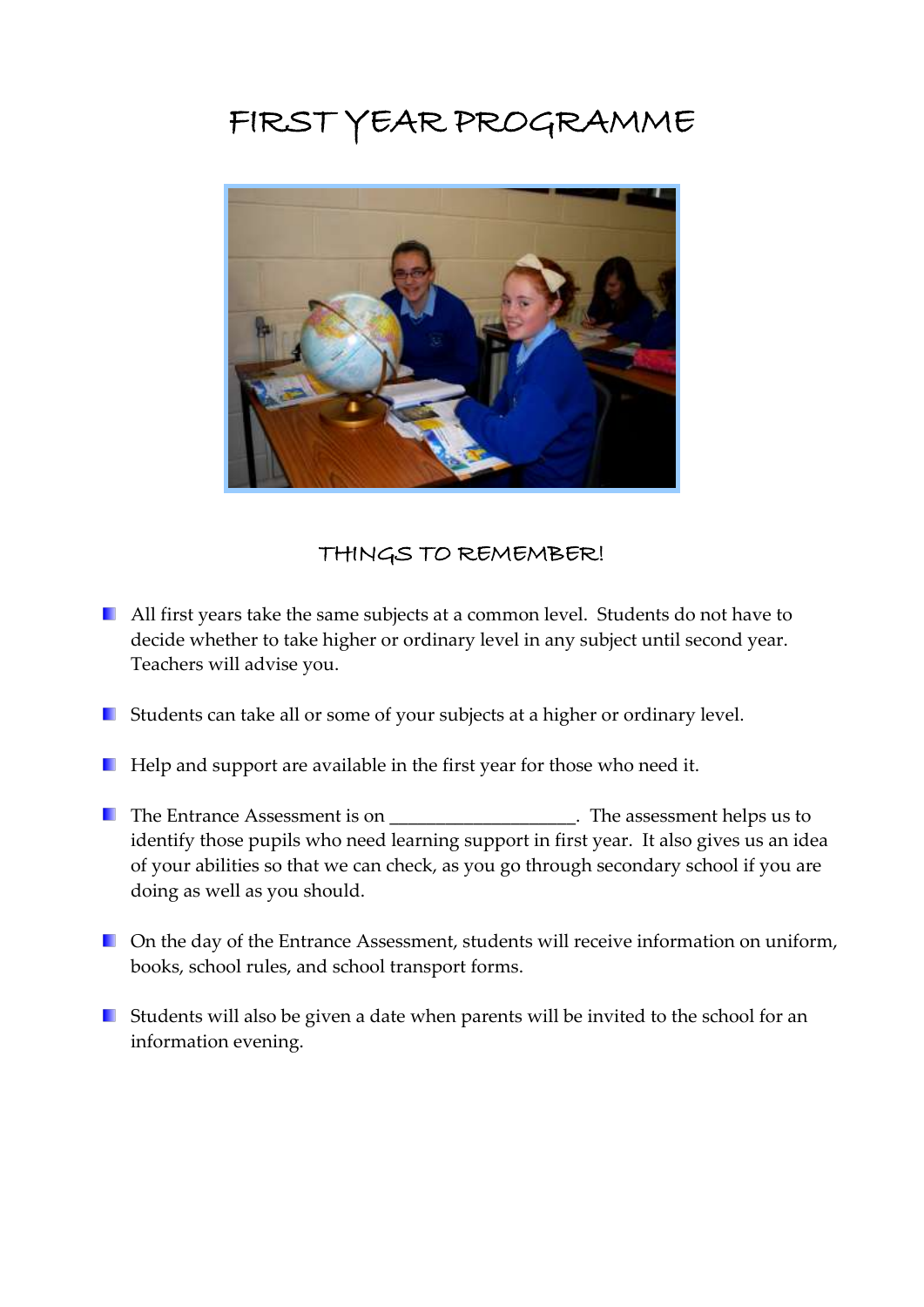## FIRST YEAR CURRICULUM



In first year, all students follow a common curriculum, which is designed to give them experience of all the subjects available. This means that they are able to make an informed choice when choosing subjects (towards the end of first year) for the Junior Certificate. The following subjects are examined at Junior Cert. Level:

| 1. Religious Education | 8. Two Languages (French and German or Spanish) |
|------------------------|-------------------------------------------------|
| 2. Irish               | 9. Business Studies                             |
| 3. English             | 10. Science                                     |
| 4. Mathematics         | 11. Home Economics                              |
| 5. History             | 12. Art                                         |
| 6. Geography           | 13. Music                                       |
|                        |                                                 |

**7. CSPE, (Civic Social and Political Education)**

*All students have weekly classes in Physical Education, SPHE (Social Personal and Health Education) and Computer Studies. They will also have the opportunity to become involved in games at lunchtime and after school.*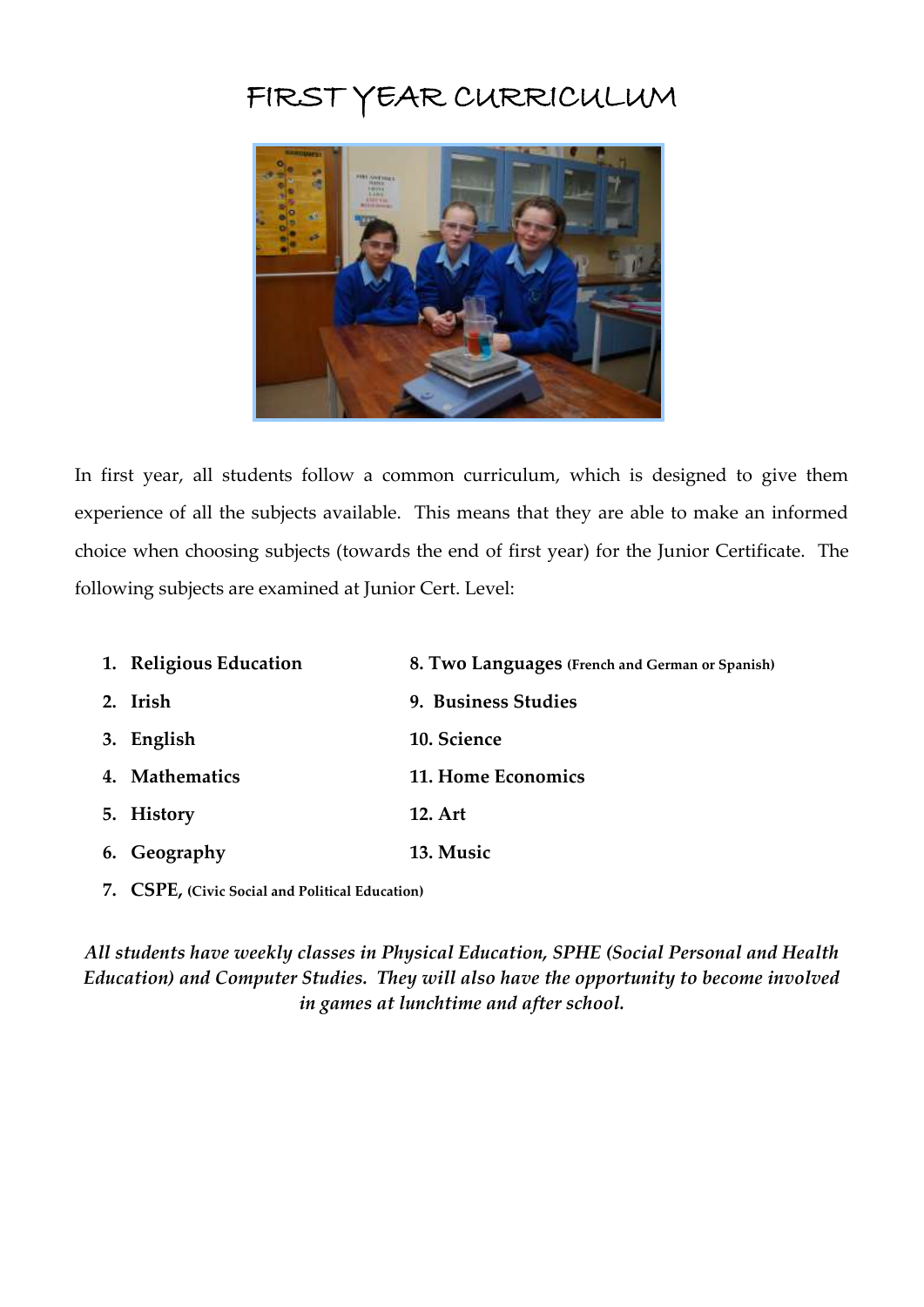## SUBJECT CHOICES



Towards the end of the first year, students are given plenty of time to choose subjects for second year, and they receive advice from their teachers and from *Career Guidance Counsellors.*  They are given lists of subjects and choices that they may take home to consult with their *parent/guardians.*

Students continue with the compulsory subjects (1-7 inclusive) and choose up to three other subjects from the remainder.

Subject choices are grouped in such a way as to enable as many pupils as possible to study the subjects of their choice. However, it may not be possible to accommodate every pupil in this way. Account must also be taken of the numbers of students opting for a particular combination of subjects, limitations on class size in practical subjects, and the availability of teachers.

Parents/Guardians who have any queries regarding choices of subjects may consult with the teachers at the *Parent Teacher Meeting* for parents of first years, which is usually held during the second term in January or February.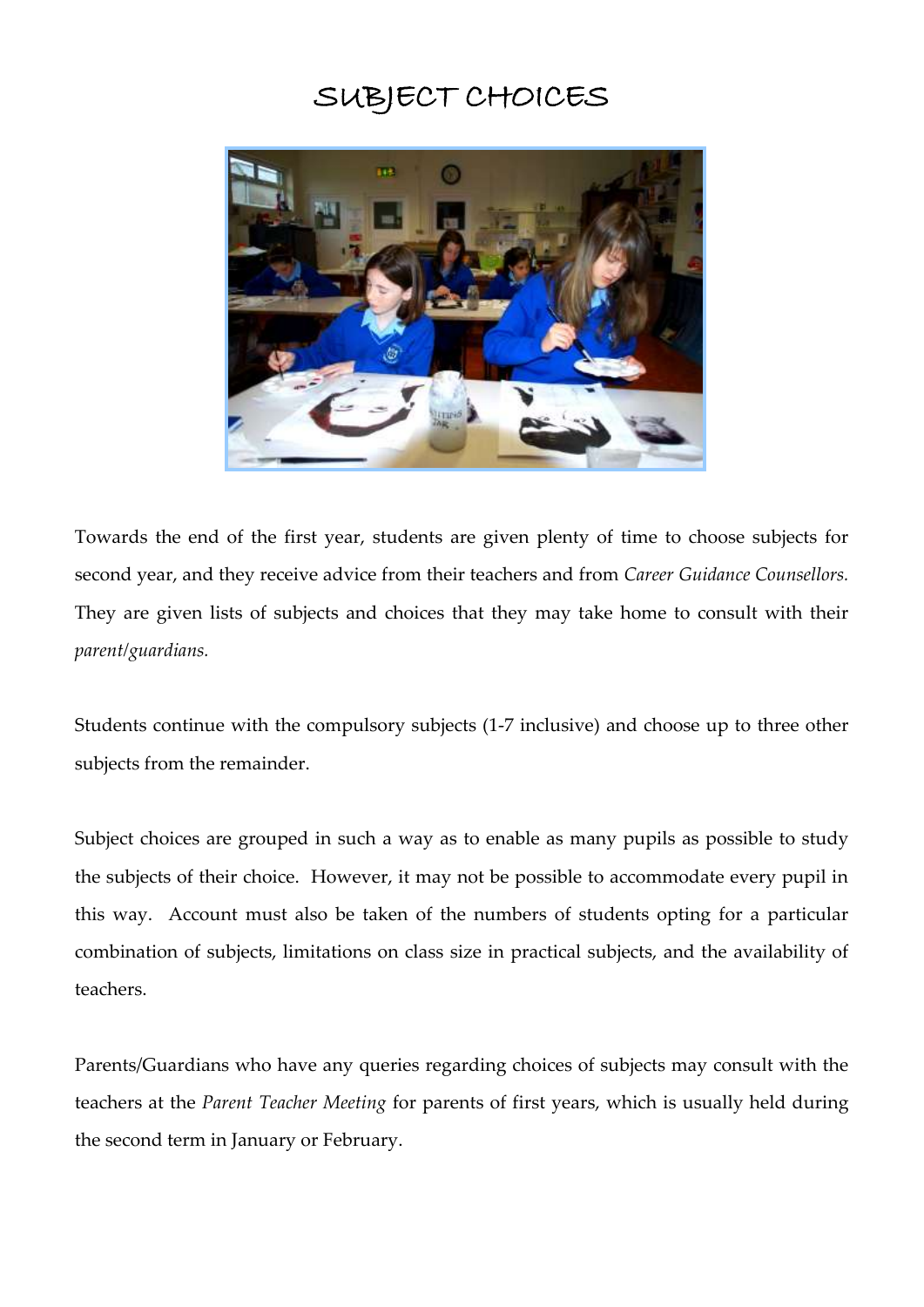### PASTORAL CARE



*"A positive school climate encourages good relationships among students and between students and teachers" – moving Up NCCA 2004*

The well being of our students is of paramount importance and is enshrined in a well structured *Pastoral Care Programme.*

- A **Year Head** is in charge of each year group and is responsible for the general progress and discipline of students.
- A **Tutor** takes care of each class. They offer **support and encouragement** to students in their care through a dedicated daily tutor programme.
- **Trained School Counsellors** are available to meet students who may be experiencing difficulties.
- A **School Chaplain** offers support and a listening ear and organises Liturgical Celebrations which mark many of the key points of a student and school life.
- **A Special Needs Team** looks after and provides for students with Special Educational needs.
- A **Care Team** who looks after students who may be having problems and help put support structures in place for them.
- **Threads** a peer-peer support group for all students working under the direction of the Care Team.
- **Prefects & Mentors** are specially selected and trained Senior students who support and **encourage** First Year students. They represent them on the school council and generally ensure their **safe integration** and involvement in school activities.
- Students are encouraged to become involved in **extra curricular activities** that help build friendship and develop self esteem thus preventing them from feeling isolated or threatened.